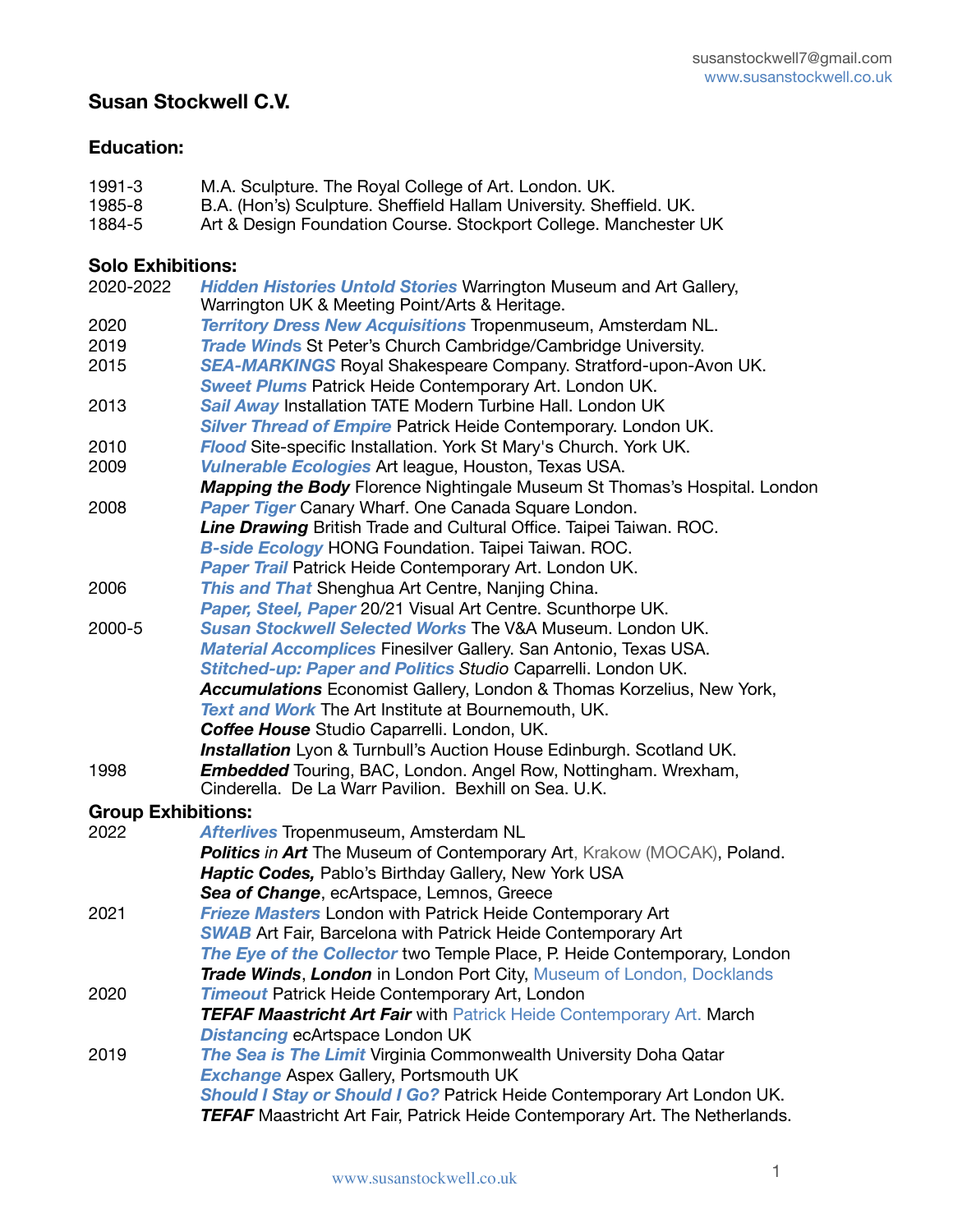|      | Parallel Lines: Sculpture and Drawing, Royal Society of Sculptors, London,      |
|------|---------------------------------------------------------------------------------|
| 2018 | <b>Across Boundaries Draiflessen Collection Mettingen, Germany.</b>             |
|      | Agency theartistsagency at the Eagle Gallery, London, UK.                       |
|      | The Sea is The Limit York Art Gallery, York, UK.                                |
|      | No Man is an Island Künstlerforum Bonn, Bonn, Germany. (cat)                    |
|      | Cartography, Cloud Cuckoo Land, Here, East, London.                             |
| 2017 | Boîte-en-Valise: Generator Venice Biennale, Italy, Aspex Gallery Portsmouth     |
|      | UK & Syracuse University Gallery, New York USA.                                 |
|      | <b>Islands</b> Private collection of Frank Williams, Wellesley, MA, USA.        |
| 2016 | If You Lived Here You'd be Home Children's Museum of Art. New York City         |
|      | Trade Winds Hall Place & Gardens, Bexley UK.                                    |
|      |                                                                                 |
|      | The Sea is the Limit Patrick Heide Contemporary Art London UK.                  |
| 2015 | Geographies Poldi Pezzoli Museum. Milan Italy.                                  |
|      | Ffolio Llantarnam Grange Arts Centre. Torfaen, Wales, UK.                       |
| 2014 | Peace Makers National Army Museum & touring to six Regimental Museums.          |
|      | <b>Mind the Map Punkt <math>\varnothing</math> – Galleri F15. Moss, Norway.</b> |
| 2013 | Love Me Tender Belleview Arts Museum. Seattle, Washington. USA.                 |
|      | <b>Meridian</b> Tryon Street Gallery. London UK.                                |
|      | <b>Couriers of Taste Danson House. Bexley Heath, London. UK.</b>                |
|      | What's Going On Contemporary Interventions at The Usher Gallery, Lincoln,       |
|      | Miami Pulse Art Fair Patrick Heide Contemporary Art. USA.                       |
|      | <b>The First Cut</b> Manchester, Djanogly, Nottingham & Southampton Museums.    |
|      | London Calling Tehran and Artist of the Month Show London Print Studio,         |
| 2012 | <b>Mind the Map London Transport Museum Olympics Exhibition. UK.</b>            |
|      | <b>Contemporary Interventions York City Art Gallery. York UK.</b>               |
|      | All Stitched-Up Patrick Heide Contemporary Art, London UK.                      |
|      | Get Carta Karin Jenssen Project Space. London UK.                               |
| 2011 | Mappamundi The Berardo Museum Lisbon, Portugal & Hotel Des Arts Toulon,         |
|      | France.                                                                         |
|      | All Stitched-Up The Florence Nightingale Museum. London UK.                     |
|      | A-to-Z University of East London AVA Gallery London UK.                         |
|      | Sofia Biennale National Art Museum Sofia Bulgaria.                              |
|      | Heartlands Great Brampton House Hay-On-Wye UK.                                  |
|      | <b>Bulgaria in Our Time Bulgarian Embassy London UK.</b>                        |
|      | The Art of Mapping TAG Fine Arts The Air Gallery London UK.                     |
| 2010 | Quilts 1700-2010: V&A Museum. London UK.                                        |
|      | <b>Creative Compass Royal Geographic Society. London UK.</b>                    |
|      | Who's Map is it? new mapping by artists. (INIVA) London UK.                     |
|      | Mapping: Memory and Motion in Contemporary Art The Katonah Museum.              |
|      | NY USA.                                                                         |
|      | Here and Again Patrick Heide Contemporary Art. London UK.                       |
|      | Miami Pulse Art Fair Patrick Heide Contemporary Art USA.                        |
| 2009 | <b>Dress Codes The Katonah Museum of Art. New York USA.</b>                     |
|      | Paper: torn twisted cut Peel Gallery. Houston, Texas USA.                       |
|      | Incheon Women's Biennale 2009 Incheon, Korea.                                   |
|      | <b>Cut &amp; Fold New Brewery Arts. Cirencester, UK.</b>                        |
| 2008 | <b>Summer Exhibition 2008</b> Royal Academy of Arts. London UK.                 |
|      | Beijing Biennale 2008 Beijing Museum of Art, Beijing China.                     |
|      | The Lay of the Land 20/21 Art Centre, Scunthorpe. Lincolnshire UK.              |
|      | <b>Book inspired artwork</b> London Print Studio Gallery. London UK.            |
|      | Mapping the Imagination Victoria and Albert Museum. London U.K.                 |
|      | On the Map Sheffield Millennium Galleries. Sheffield U.K.                       |
|      |                                                                                 |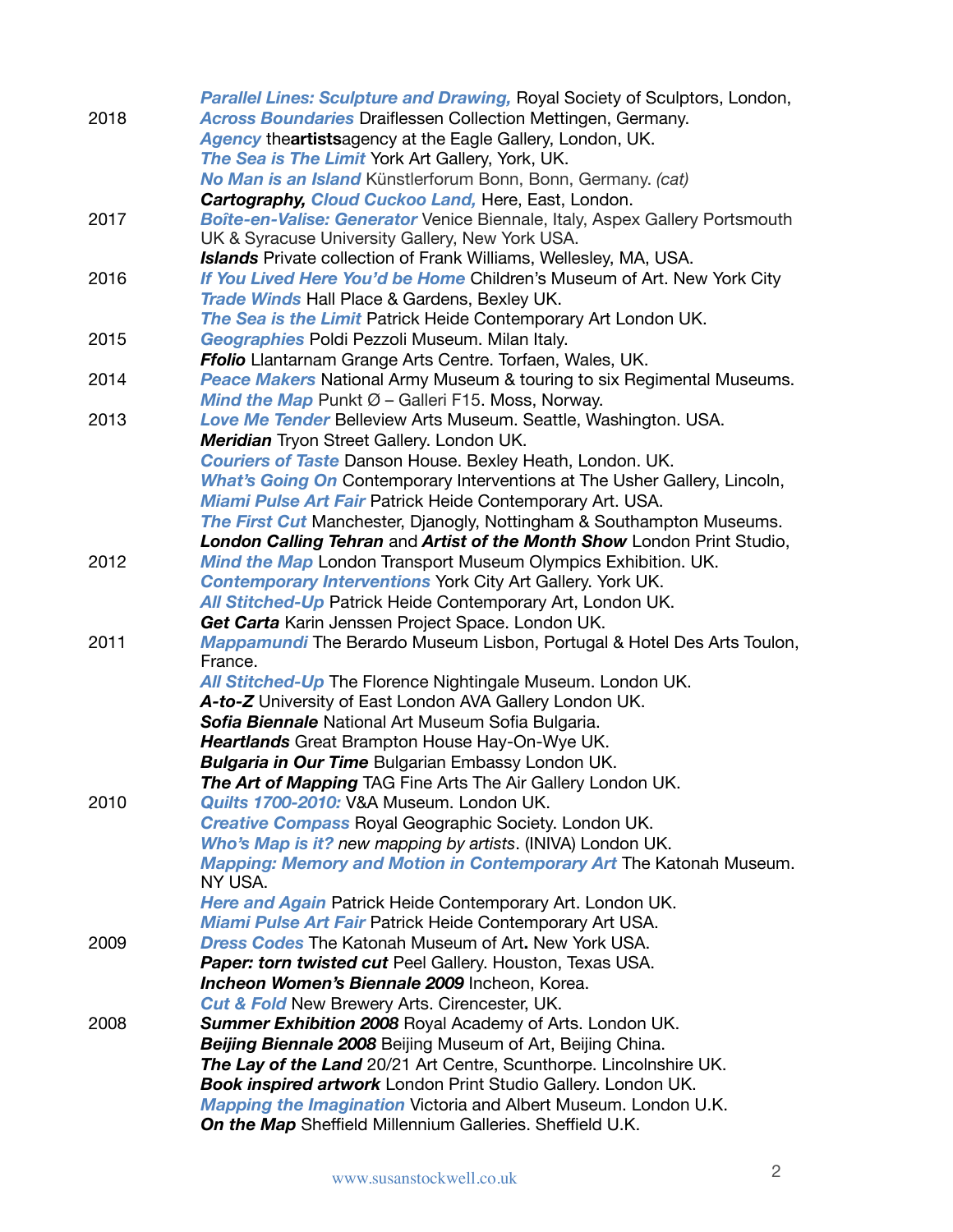|                             | <b>Body Space Tullie House Museum and Art Gallery. Carlisle U.K.</b>                     |
|-----------------------------|------------------------------------------------------------------------------------------|
|                             | Paper Spaces Patrick Heide Contemporary Art, London UK.                                  |
| 2007                        | Citylogue Taipei Artist's Village Gallery. Taipei Taiwan.                                |
|                             | <b>Blind Memories 198 Gallery London U.K.</b>                                            |
|                             | <b>Conversations</b> Ambrosino Gallery. Miami U.S.A.                                     |
| 2000-6                      | Pulp Fantasy 20/21 Visual Arts Centre. Scunthorpe U.K.                                   |
|                             | The Biggest Draw Millennium Gallery. Sheffield U.K.                                      |
|                             | The British are Coming Fiber-scene, FIBERARTS. San Francisco U.S.A.                      |
|                             | Sartorial England and Co. London U.K                                                     |
|                             | The Map is Not the Territory England and Co. London U.K.                                 |
|                             | Sculpture a Spectator Sport Bryanstone School. Dorset UK.                                |
|                             | <b>Bursary 2002</b> The Royal Society of British Sculptors. London UK.                   |
|                             | Subway Special a Democratic Platform Aldwych Tube Station. London UK.                    |
|                             | <b>Connections</b> James Hockey Gallery, Farnham. Surrey UK.                             |
|                             | Festival Exhibition Fine Art Society. Edinburgh, Scotland UK.                            |
|                             | Multi Storey Tart Gallery, London UK.                                                    |
| 1999                        | X'hibit 99 Battersea Arts Centre London UK.                                              |
| 1998                        | Here: Artists Interventions at the Aldrich The Aldrich Museum of                         |
|                             | Contemporary Art. Ridgefield, Connecticut. U.S.A.                                        |
|                             | Paper Spaces The Neuberger Museum of Art. New York. U.S.A.                               |
| <b>Awards &amp; Grants:</b> |                                                                                          |
| 2020                        | <b>Small Grants for the Arts, Art's Council of England</b>                               |
| 2019                        | Meeting Point Warrington Museum, Arts & Heritage, Arts Council of England                |
| 2018/9                      | <b>Research &amp; Development</b> grant from The Artists Information Company UK          |
|                             | <b>Rumpelstiltskin</b> Small Grants for the Arts, Arts Council of England                |
| 2016                        | Research Award Tropenmuseum, Amsterdam, Werldeculture Museum Leiden,<br>Netherlands.     |
|                             | <b>Consultant</b> for Artist in Residence, University College London, Qatar              |
| 2015                        | Go and See Venice Biennale the Artists Information Company UK                            |
| 2014                        | <b>SEA- MARKINGS</b> The Royal Shakespeare Company, Stratford-upon-Avon                  |
| 2014                        | Piece Makers National Army Museum, London UK                                             |
| 2012                        | <b>Museums at Night Culture 24/Connect 10. Cultural Olympiad</b>                         |
| 2011                        | <b>Memento</b> - Mind the Map London Transport Museum.                                   |
| 2010                        | <b>Creative Compass Royal Geographic Society. London UK.</b>                             |
| 2005-10                     | <b>Research Awards University of East London</b>                                         |
|                             | <b>Taiwan-England Artists Fellowship Programme British</b>                               |
|                             | Council, Arts Council of England, Council for Cultural Affairs, Taiwan                   |
|                             | Mapping Project INIVA (3 years). London U.K.                                             |
|                             | A.H.R.C. Small Grants for the Arts                                                       |
|                             | The British Council Travel Award. UK                                                     |
| 2000-5                      | Annie McCall Heritage Project European Funding Board. London UK                          |
|                             | Lambeth Arts Development Fund. London UK                                                 |
|                             | <b>Bursary Award Royal Society of British Sculptors. London UK</b>                       |
|                             | <b>Research &amp; Development Award &amp; Sabbatical - UCCA Farnham</b>                  |
|                             | <b>Champions for Change Millennium Award Peabody Trust. London UK</b>                    |
|                             | Sainsbury Arts Award Sainsbury's Supermarket. UK<br>The British Council Travel Award. UK |
|                             |                                                                                          |
| <b>Commissions:</b>         |                                                                                          |
| 2018/9                      | <b>Territory Dress Tropenmuseum, Amsterdam &amp; Werldeculture Museum, NL</b>            |

| 2018 | America Black Rock Investments (Courtesy of TAG Fine Arts) New York. |
|------|----------------------------------------------------------------------|
|      | <b>Exchange</b> Aspex gallery Portsmouth, UK                         |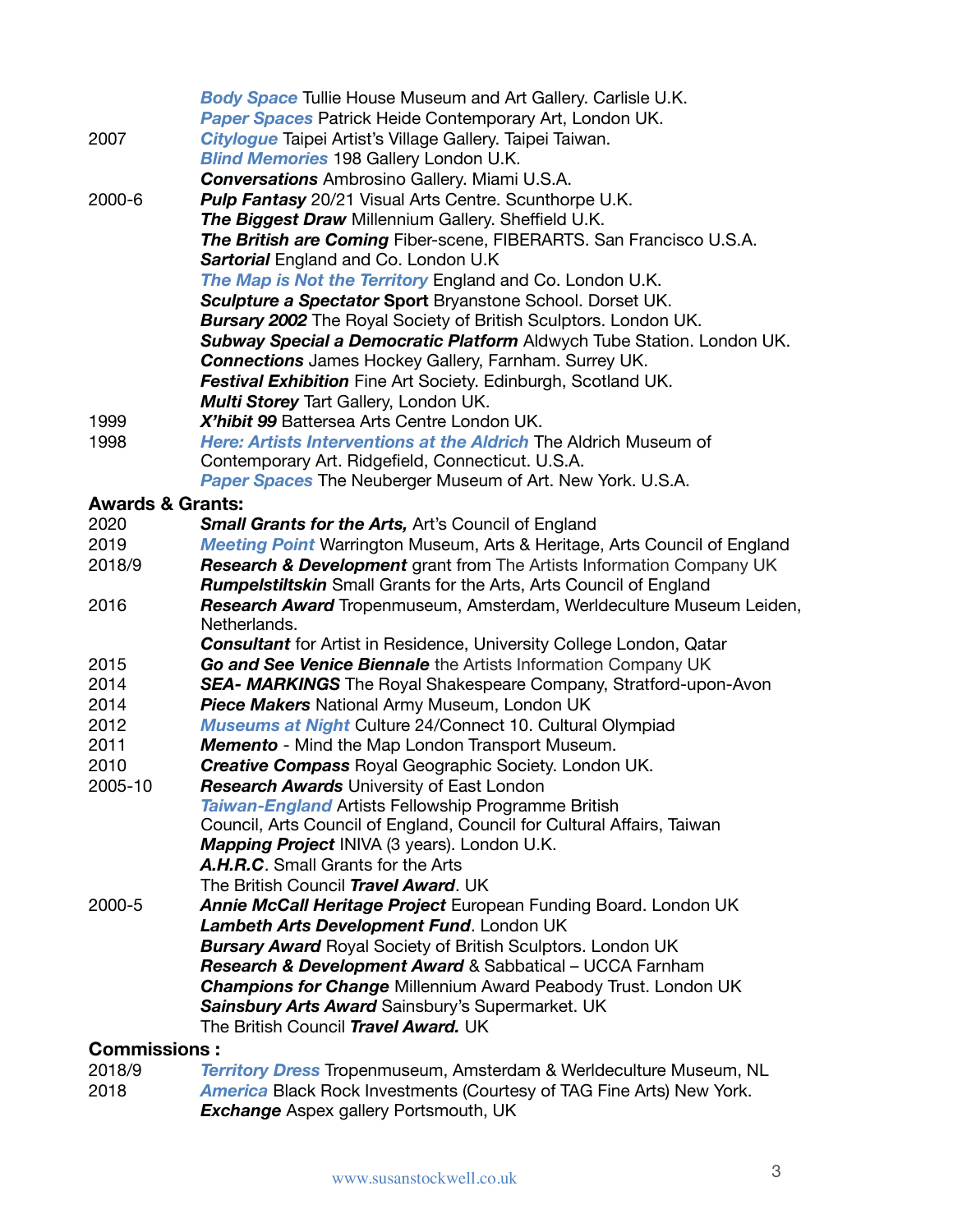| 2014                        | <b>World Bank &amp; Old Money</b> Black Rock Investments (Courtesy of TAG Fine Arts)<br>New York USA & Edinburgh, Scotland UK.  |
|-----------------------------|---------------------------------------------------------------------------------------------------------------------------------|
| 2013<br>2011                | World Black Rock Investments (Courtesy of TAG Fine Arts) New York, USA<br><b>World Bedfordshire University, Luton UK.</b>       |
|                             | <b>Jerusalem</b> screen print. The Map as Art. TAG Fine Art.                                                                    |
|                             | <b>Memento</b> - Mind the Map London Transport Museum. London UK.                                                               |
| 2010                        | A Chinese Dream Quilts Exhibition. Victoria & Albert Museum, London UK.                                                         |
|                             | <b>Bed Book</b> Florence Nightingale Museum, St Thomas' Hospital. London UK.                                                    |
|                             | <b>River of Blood</b> for Who's Map is It? Iniva, London UK.                                                                    |
| <b>Artist in Residence:</b> |                                                                                                                                 |
| 2019 - 20                   | <b>Artist in Residence Pinsent Masons London UK.</b>                                                                            |
| 2014-15                     | Artist in Residence Royal Shakespeare Theatre, Stratford-upon-Avon UK.                                                          |
|                             | Piece Makers: The Soldiers Art Project, National Army Museum, London UK.                                                        |
| 2009                        | <b>Mapping the Body Florence Nightingale Museum, London UK.</b>                                                                 |
| 2007                        | Visiting Arts Taiwan-England Artists Fellowship Programme. Taipei Taiwan.                                                       |
|                             | <b>Mapping Project INIVA.</b> Three-year project – conference/ exhibition.                                                      |
| 2000-5                      | Artist in Residence Charles Edward Brooke. Creative Partnership.                                                                |
|                             | Artist in Residence Shenghua Art Centre. Nanjing China.                                                                         |
|                             | Mapping Stockwell Annie McCall Heritage Project & Stockwell Park School,<br>London UK.                                          |
|                             | Artist in Residence Finesilver Gallery. San Antonio, Texas U.S.A.                                                               |
|                             | Visiting Artist. Ohio State University. Columbus, Ohio U.S.A.                                                                   |
| <b>Books:</b>               |                                                                                                                                 |
| 2022                        | <b>Migrant Knowledge</b> published by Punctum Books & University of Cambridge                                                   |
| 2021                        | The Seas and the Mobility of Islamic Art Yale University Press Radha Dalal,                                                     |
|                             | Sean Roberts, Jochen Sokoly Chap 15. Varvara Shavarova ISBN: 9780300256888                                                      |
|                             | Provenance No.1 chapter- Territory Dress Contemporary Art & Fashion in a                                                        |
|                             | <b>Dutch Ethnographic Museum Daan Van Dartel</b>                                                                                |
| 2020                        | 50 Women Sculptors published by Aurora Metro & Supernova Books, UK &                                                            |
|                             | Australia. Intro by Joanna Sperryn-Jones ISBN: 978-0-9932207-7-720                                                              |
| 2019                        | Art After Money, Money After Art: Creative Strategies Against<br>Financialization Max Haiven. Pluto Press. ISBN: 9780745 338248 |
| 2018                        | A Recipe Book: a book of artist's recipes. PTISM Bournemouth Arts University                                                    |
| 2017                        | Opérations cartographiques Jean-Marc Besse, Giles Tiberghien 2017                                                               |
|                             | ISBN: 978-2-330-06883-7                                                                                                         |
| 2014                        | <b>Cultural Threads</b> edited by Jessica Hemmings. Bloomsbury New York.                                                        |
|                             | ISBN: 978-1-4725-3093-6                                                                                                         |
| 2013                        | The Art of Walking: A Field Guide. By David Evans. Black Dog publishing All<br>Books, London. ISBN: 978 1 907317 87 3           |
|                             | Geographic Frederica Sala. Index Books. Spain. ISBN: 978-84-15308-35-5                                                          |
|                             | Mappamundi arte et Cartographie. Guillaume Monsaingeon. Parentheses,                                                            |
|                             | France ISBN: 978-2-86364-276-4 2013                                                                                             |
| 2012                        | <b>London Underground Maps: Art, Design and Cartography Claire Dobbin</b>                                                       |
|                             | Lund Humphries Publishers Ltd ISBN: 978-1848221048                                                                              |
| 2011                        | Mappamundi Museum Berardo, Lisbon. Portugal. ISBN: 978-989-8239-26-6201                                                         |
|                             | Sculpture at Canary Wharf: A Decade of Exhibitions ISBN: 978-0-9563648-1-4                                                      |
|                             | London in Maps, A Changing Perspective by the London map society.                                                               |
| 2010                        | Quilts 1700 -2010: Hidden Histories, Untold Stories. V&A Museum.                                                                |
|                             | Edited by Sue Prichard. London. ISBN: 978 1 85177 595 8                                                                         |
| 2009                        | The Map as Art: Contemporary Artists Explore Cartography. Katherine<br>Harmon. Tributary Press ISBN: 978-1-56898-762-000        |
| <b>Catalogues:</b>          |                                                                                                                                 |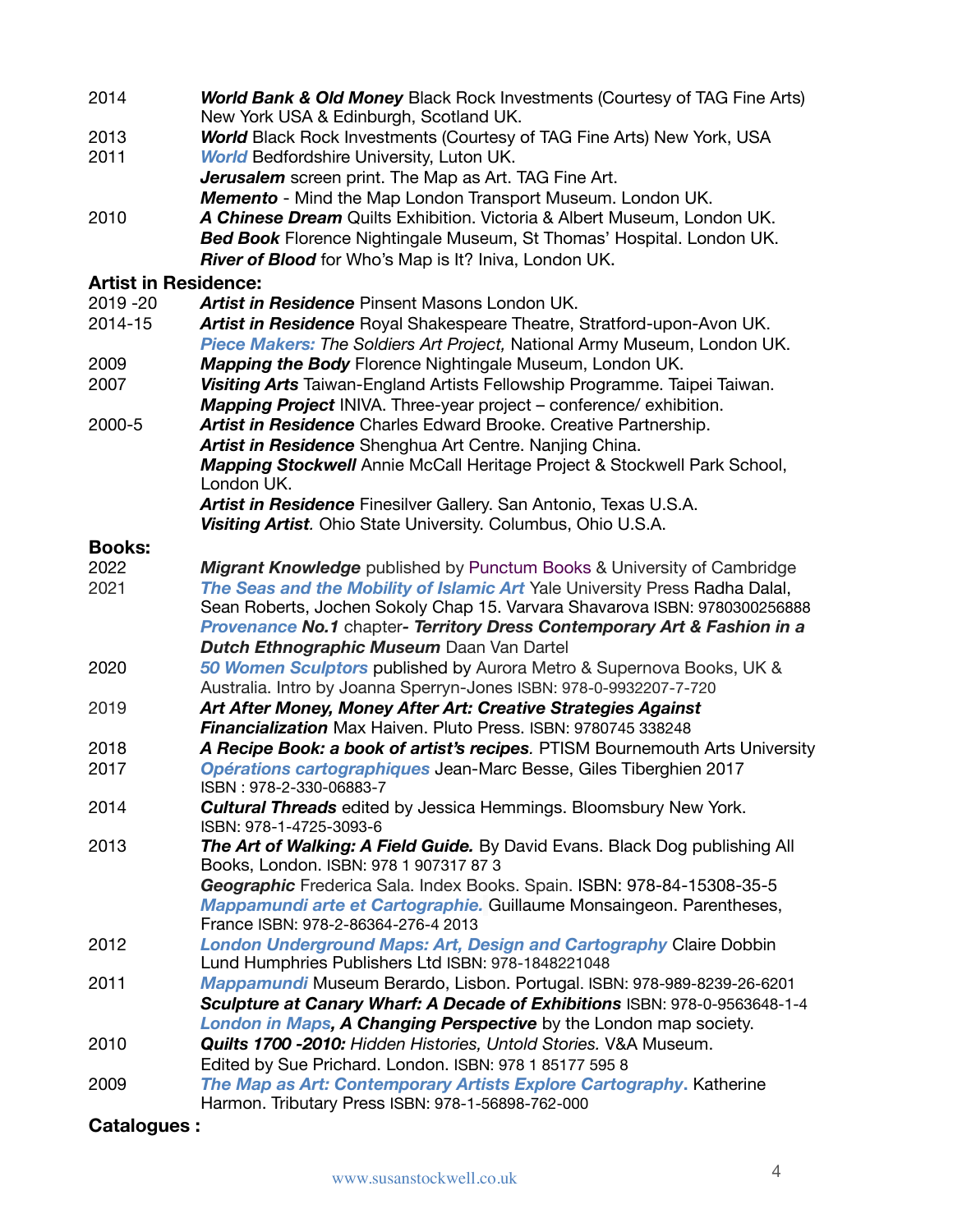| 2018         | Across Boundaries Draiflessen Collection 2018 ISBN: 978-3-942359-42-9<br><b>Created in Conflict Holly Furneaux ©Compton Verney UK 2018</b><br>ISBN: 978-1-9999659-0-7                               |
|--------------|-----------------------------------------------------------------------------------------------------------------------------------------------------------------------------------------------------|
|              | No Man is an Island Künstlerforum Bonn, Bonn Germany                                                                                                                                                |
| 2017         | Boîte-en-Valise: Generator (C) Point of Contact Gallery, Syracuse NY USA                                                                                                                            |
| 2015         | Sweet Plums Catalogue essay and images for the exhibition Sweet Plums, by<br>Verena Platzgummer, (C) Patrick Heide Contemporary Art & Susan Stockwell                                               |
| 2014         | <b>Mind the Map</b> essay by Selena Wendt. Punkt $\emptyset$ , Norway.<br>ISBN: 978-82-7848-047-2                                                                                                   |
|              | The First Cut catalogue for touring exhibition. ISBN: 978 0-901673-82-4                                                                                                                             |
| 2011<br>2010 | Mappamundi Museum Berardo, Lisbon. Portugal. ISBN: 978-989-8239-26-6<br>Quilts 1700 -2010: Hidden Histories, Untold Stories. V&A Museum.<br>Edited by Sue Prichard. London. ISBN: 978 1 85177 595 8 |
|              | The Creative Compass Agnes Poitevin-Navarre & Susan Stockwell. The RGS<br>(with IBG.) Catalogue. ISBN: 978-0-907649-92-2                                                                            |
|              | <b>Mapping: Memory and Motion in Contemporary Art</b><br>The Katonah Museum of Art. New York, USA.                                                                                                  |
|              | Whose Map is it: New Mapping by Artists. Iniva, London.                                                                                                                                             |
| 2008         | Line Drawing. The British Trade and Cultural Office Taipei, Taiwan.                                                                                                                                 |
|              | Paper, Steel, Paper: Material Pleasures Dr Alicia Foster 20/21 Visual Art Cen.                                                                                                                      |
| 2005         | The Map is Not the Territory part iii Catalogue. England and Co.                                                                                                                                    |
|              | <b>Print Media - Articles/Reviews:</b>                                                                                                                                                              |
| 2021         | <b>Making Materials Meaningful: an interview with Susan Stockwell Evolve</b><br>Magazine, Germany Nov 2021-Jan 2022 Edition No 32, ISSN: 2198-3178                                                  |
|              | Susan Stockwell: Hidden Histories, Untold Stories MessyLines Feb 28ths                                                                                                                              |
| 2020         | The queen of the fairs serves the change of taste Handelsblatt Stefan Kobel                                                                                                                         |
|              | The Blueness of Water in Cartography: Jörn Seeman Taylor & Francis Group<br>American Association of Geographers 2020. See fig 4.                                                                    |
|              | Susan Stockwell at the Tropenmuseum article, Daan Van Dartel @ the                                                                                                                                  |
|              | Tropenmuseum, Amsterdam, NL<br><b>Thresholds and Borders: Reflections on the Art of Brexit Soma</b>                                                                                                 |
|              | Ghoshal, Wasafiri Magazine, Vol. 35. 2020                                                                                                                                                           |
|              | Shopping Trolleys are Great Metaphors Interview with Javier Pez for                                                                                                                                 |
|              | Warrington exhibition Hidden Histories, Untold Stories.                                                                                                                                             |
| 2019         | The British Artist Tackling the Long, Dark Shadow of Colonialism Elephant<br>Magazine by Paul Carey-Kent 24th Oct.                                                                                  |
|              | Painted into a Corner: British art responds to the folly of Brexit The Guardian                                                                                                                     |
|              | Culture by Jonathan Jones 1 <sup>st</sup> March.                                                                                                                                                    |
|              | How Are Contemporary Artists Treating Brexit Amid the Stall in The Talks?<br>Widewalls Elena Martinique 11 <sup>th</sup> March                                                                      |
| 2018         | <b>The Sea is the Limit at Patrick Heide Contemporary Art, London. GalleriesNow</b>                                                                                                                 |
| 2015         | <b>Cultural Mapping Story</b> article by Ravit Harari, Nisha Magazine and Ravit<br>Harari, Israel.                                                                                                  |
|              | Largest Ever Installation Commissioned at Royal Shakespeare Theatre                                                                                                                                 |
|              | article by James Lillywhite, Theatre News - A Younger Theatre.                                                                                                                                      |
|              | <b>Susan Has the Wind in Her Sails</b> article about the exhibition SEA-MARKINGS<br>at the RSC, by Gill Sutherland, Stratford Herald. 12.08.15                                                      |
|              | <b>Sweet Currents</b> article about the exhibition SEA-MARKINGS at the RSC and                                                                                                                      |
|              | Sweet Plums at Patrick Heide Contemporary Art 2015, by Alicia Foster, Arts<br>Blog, 10 <sup>th</sup> Aug 2015.                                                                                      |
| 2013         | Susan Stockwell Folds a Fleet of Ships from Global Currency Designboom<br>Nina Azzarello. Miami Art Fair USA.                                                                                       |
|              | Hyperlink Festival at Tate Modern: sail away Design Week Esme Anderson.                                                                                                                             |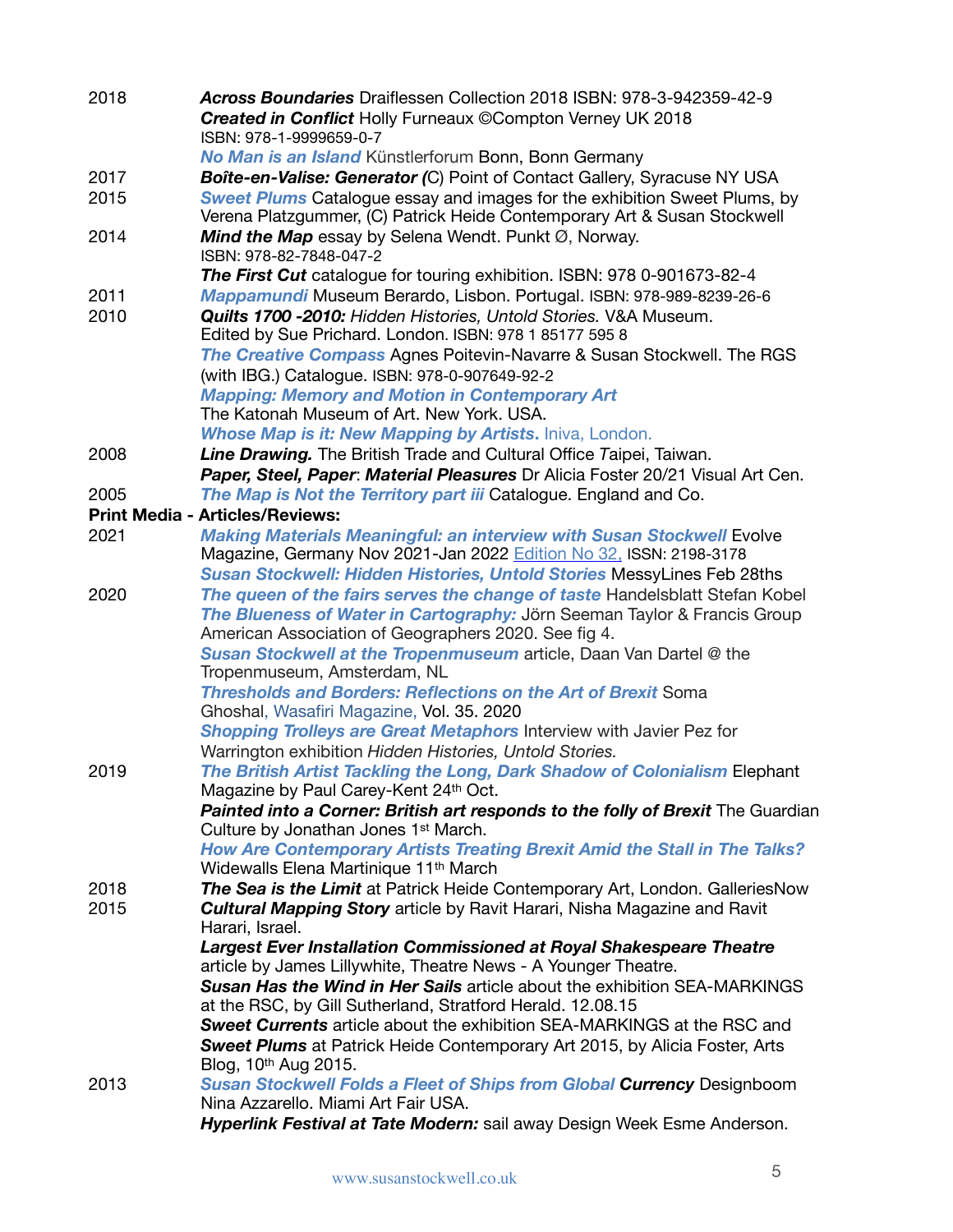| 2011                | <b>Mapping the Future.</b> Museums Journal. Simon Stephens. July.<br><b>Plot on the Landscape</b> Crafts Magazine. Hugh Pearman. Nov/Dec.<br>Finding a New Place for the Map the Independent Samuel Muston<br><b>Maps for Navigating to a New Perspective The New York Times</b><br><b>Inspiring Views</b> the Guardian Travel. Rachel Dixon. 15.01.11<br>The British Empire Story the Yorkshire Post 26.07.11<br>Cartographic Imagery in Contemporary Art. International Journal of<br>Multicultural Education, Art review - Hwa Young Carus.                                                                                                                                                                                                                                                                                                                                                                                                                                                                                                                                                                                                                                                                                                                                                                                                                                                                                                                                                                                                                                                                      |
|---------------------|---------------------------------------------------------------------------------------------------------------------------------------------------------------------------------------------------------------------------------------------------------------------------------------------------------------------------------------------------------------------------------------------------------------------------------------------------------------------------------------------------------------------------------------------------------------------------------------------------------------------------------------------------------------------------------------------------------------------------------------------------------------------------------------------------------------------------------------------------------------------------------------------------------------------------------------------------------------------------------------------------------------------------------------------------------------------------------------------------------------------------------------------------------------------------------------------------------------------------------------------------------------------------------------------------------------------------------------------------------------------------------------------------------------------------------------------------------------------------------------------------------------------------------------------------------------------------------------------------------------------|
| 2010                | <b>Flood</b> Guardian Review Robert Clark, June 19th<br>Stitches in Time Independent 15th March. Charlotte Cripps<br>Pouring Out Her Large-Scale Art The Yorkshire Post 11.06.10<br><b>Sculpture Recalls Florence Nightingale's role as pioneering writer</b><br>The Guardian Maev Kennedy 19th April<br><b>Treasured Maps Time Out Review- Helen Sumpter June 10-16th 2010</b><br>All Dressed Up at the Katonah Museum of Art New York Times.                                                                                                                                                                                                                                                                                                                                                                                                                                                                                                                                                                                                                                                                                                                                                                                                                                                                                                                                                                                                                                                                                                                                                                      |
| 2009                | <b>Dress Codes Huffington Post by Barbra Bloemink 12th August.</b><br><b>Culture</b> Guardian by Mark Brown. 2 <sup>nd</sup> September.<br>Arts Review Houston Modern Luxury Magazine. 28th May.                                                                                                                                                                                                                                                                                                                                                                                                                                                                                                                                                                                                                                                                                                                                                                                                                                                                                                                                                                                                                                                                                                                                                                                                                                                                                                                                                                                                                    |
| 2005-8<br>2000-5    | Susan Stockwell The Taipei Times by Noah Buchan. 08.04.08.<br>The creation depends on the intuition, the subversion is the rule - interview<br>British Artist Susan Stockwell. Pots Magazine, Taipei, September 2008.<br>Susan Stockwell Article/Interview. X-CUP magazine March/April.<br><b>Body Space</b> Guide Preview, Guardian, Robert Clark. 02.03.08.<br>Aspects of Beauty Cumberland News Anna Richardson. 14.03.08.<br>Culture-base Profile Artist Portrait: Susan Stockwell. Cathy Haynes. 17.12.07<br><b>Culture Express Taipei. Susan Stockwell. Arts Review December 2007</b><br>The Guardian Susan Stockwell Guide Preview. Robert Clark. 08.11.07<br>Scunthorpe Telegraph Recycled Exhibition. Article. 08.11.07.<br><b>Crafts Magazine</b> Altered states, Susan Stockwell & politics of paper Carol<br>Tulloch. January<br>Elle Decoration Creative Spaces Images. March 2005.<br>Map Magazine London Artists Create in Nanjing. Nanjing, China.<br><b>ARTFORUM</b> Critics Picks, London. Susan Stockwell.<br>Surface Design Journal Revisiting the Colonial Project, Jessica Hemmings.<br><b>FIBREARTS</b> Post Colonial Discoure in Garment Form, Jessica Hemmings.<br>V&A Magazine Article - Frontlines. Pattern of the World. May-Aug.<br>Leonardo Music Journal Not Necessarily English Music, Front Cover.<br>The Scotsman Hang it in the Louvre Susan Mansfield. 13th Aug. 2002.<br>San Antonio Express News Gallery Stroll. Finesilver. Dan Goddard.<br>Art on Paper Museum and Gallery Review. Anat Rosenberg. July/Aug.<br>Time Out Magazine Art Preview. Martin Herbert. Jan 6th 2000 |
| Film/Video:<br>2021 | Hepworth (trailer, unity House) Sky Arts & Unity House 60 minute film about<br>Barbara Hepworth's life & work.<br>Hidden Histories, Untold Stories Arts & Heritage at Warrington Museum & Art                                                                                                                                                                                                                                                                                                                                                                                                                                                                                                                                                                                                                                                                                                                                                                                                                                                                                                                                                                                                                                                                                                                                                                                                                                                                                                                                                                                                                       |
| 2020<br>2019        | Gallery. About the exhibition & Museum.<br><b>Rumpelstiltskin</b><br><b>Territory Dress a film by Susan Stockwell &amp; Bevis Bowden</b>                                                                                                                                                                                                                                                                                                                                                                                                                                                                                                                                                                                                                                                                                                                                                                                                                                                                                                                                                                                                                                                                                                                                                                                                                                                                                                                                                                                                                                                                            |
| 2015                | <b>Fair Share for Artists on respect and recognition DACS</b><br><b>SEA-MARKINGS RSC</b><br>UEL Artist Susan Stockwell Sails into Shakespeare at the RSC                                                                                                                                                                                                                                                                                                                                                                                                                                                                                                                                                                                                                                                                                                                                                                                                                                                                                                                                                                                                                                                                                                                                                                                                                                                                                                                                                                                                                                                            |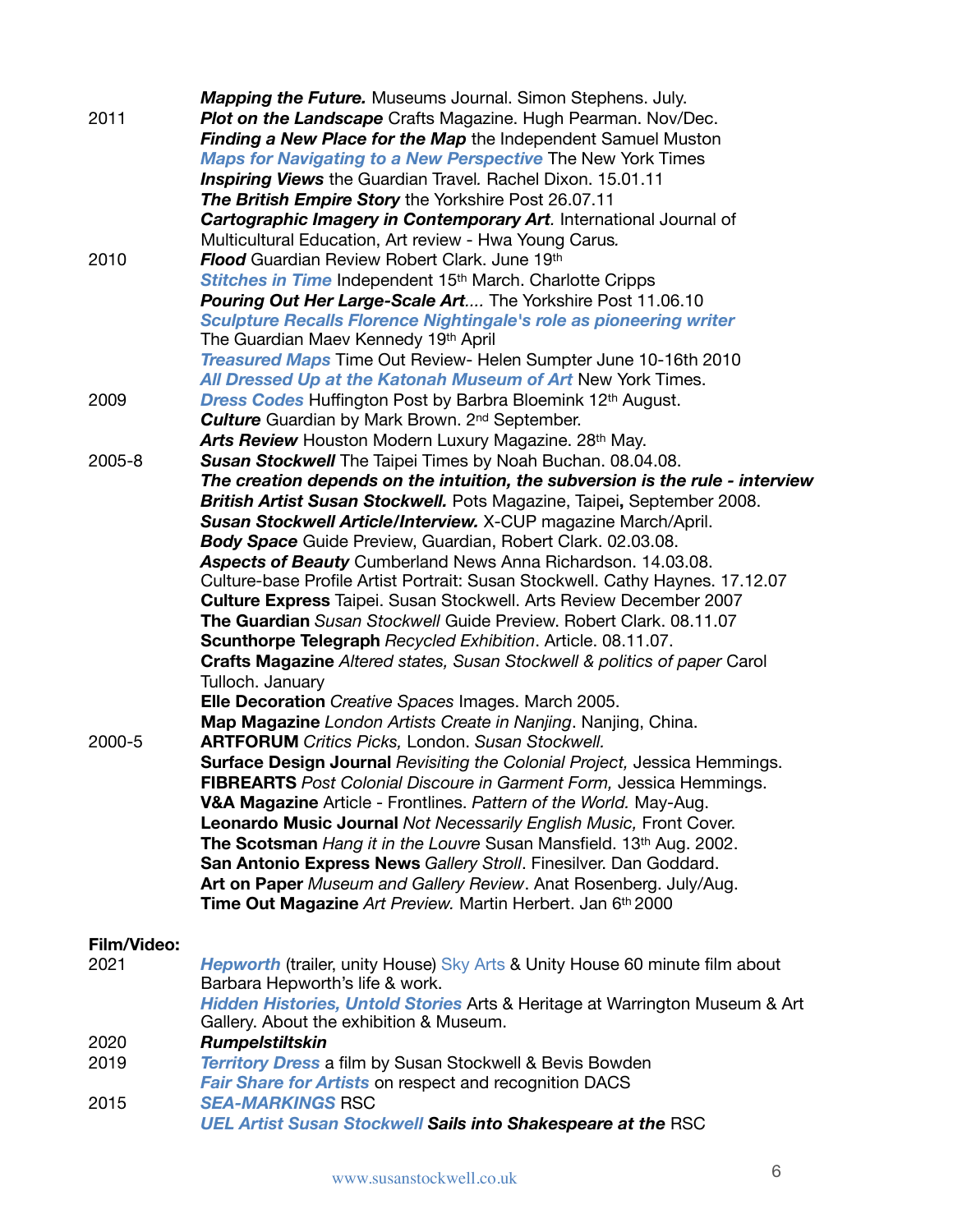| <b>Piece Makers' Soldiers Art Project © National Army Museum</b>        |
|-------------------------------------------------------------------------|
| <b>Queen's New Clothes: Video for the Artist Susan Stockwell</b>        |
| <b>Making Sail Away Tate Modern Turbine Hall</b>                        |
| Mandem on the Wall TATE and Mandem on The Wall. Film - 2.40 & 6.28 min. |
|                                                                         |

- 2011 *[Susan Stockwell in the Public Space](https://vimeo.com/19638449)* about the commission *World* at Bedfordshire University by The Hobson Brothers
- 2010 **[Susan Stockwell Artist](https://www.youtube.com/watch?v=RZXrKseoi6U)** Victoria & Albert Museum Films *[1 Chimney](https://vimeo.com/manage/videos/103919134)* by Susan Stockwell

#### **Radio Interviews:**

| 2010 | <b>BBC Radio York Interview 18th June</b>                             |
|------|-----------------------------------------------------------------------|
|      | <b>BBC Radio 4 Women's Hour.</b> Quilts 22 <sup>nd</sup> March        |
|      | <b>B.B.C. Radio London</b> Interview. The Lisa Anson Show. 6th Nov    |
|      | <b>Colorful Radio</b> Who's Map is It? In conversation.               |
| 2009 | KRTU Radio Spoken Word Show - Interview with Susan Stockwell D.J. Ayn |
|      | Morgan. Rice University, Houston, Texas. USA. May 9                   |
| 1998 | <b>Radio 4 Midweek</b> with Libby Purvis. 19th January                |

#### **Collections:**

 **The Victoria and Albert Museum.** London UK. **The London Transport Museum.** London UK. **The National Army Museum.** London UK. **The Museum of European History.** Brussels Belgium. **The Tropenmuseum.** Amsterdam Netherlands **Pallant House Gallery.** Chichester UK. **Black Rock Investments.** New York USA. Edinburgh & London UK. **Yale Centre for British Art.** Yale, New Haven, Connecticut USA **The African National Party.** Johannesburg South Africa. **The Florence Nightingale Museum.** London UK. **Francis H. Williams Collection**. Wellesley. Mass USA. **Karol Vail Collection.** New York City New York USA. **Christopher Erck Collection.** Texas USA. **British Trade and Culture Office.** Taipei Taiwan ROC. **Shenghua Art Centre.** Nanjing China. **Seeds of Peace Charity.** USA. **Alireza** Collection. Jeddah. Saudi Arabia.

### **Teaching/Academic Appointments:**

| 2007-2020 | The University of East London, UK Senior Lecturer Fine Art/ Researcher              |
|-----------|-------------------------------------------------------------------------------------|
|           | 2015-present TOMA at Metal the Alternative MA Southend-on-Sea UK Visiting Lecturer. |
| 2017      | School of Art, Syracuse University New York USA. Visiting Artist & Professor        |
|           | University of Wisconsin at Madison (UOW) USA. Visiting Artist & Professor           |
| 1999/2007 | The University for the Creative Arts at Farnham, UK                                 |
|           | Senior Lecturer in Fine Art, Head of Sculpture, Research Fellow.                    |
| 1993/1999 | The University of East London, UK. Associate Lecturer                               |
|           | Wimbledon School of Art London, UK. Associate Lecturer                              |
|           | The University for the Creative Arts at Farnham. Associate Lecturer                 |
| 1997/8    | The Ohio State University Ohio, USA. Visiting Professor in Sculpture                |
|           | Columbus College of Art and Design Ohio, USA. Visiting Professor                    |
|           | Lectures/Presentations/Talks:                                                       |
| 2022      | <b>Artists Talk, Museum of Contemporary Art (MOCA), Krakow Poland</b>               |

2021 *Sustaining a Creative Living as an Artist* Leeds University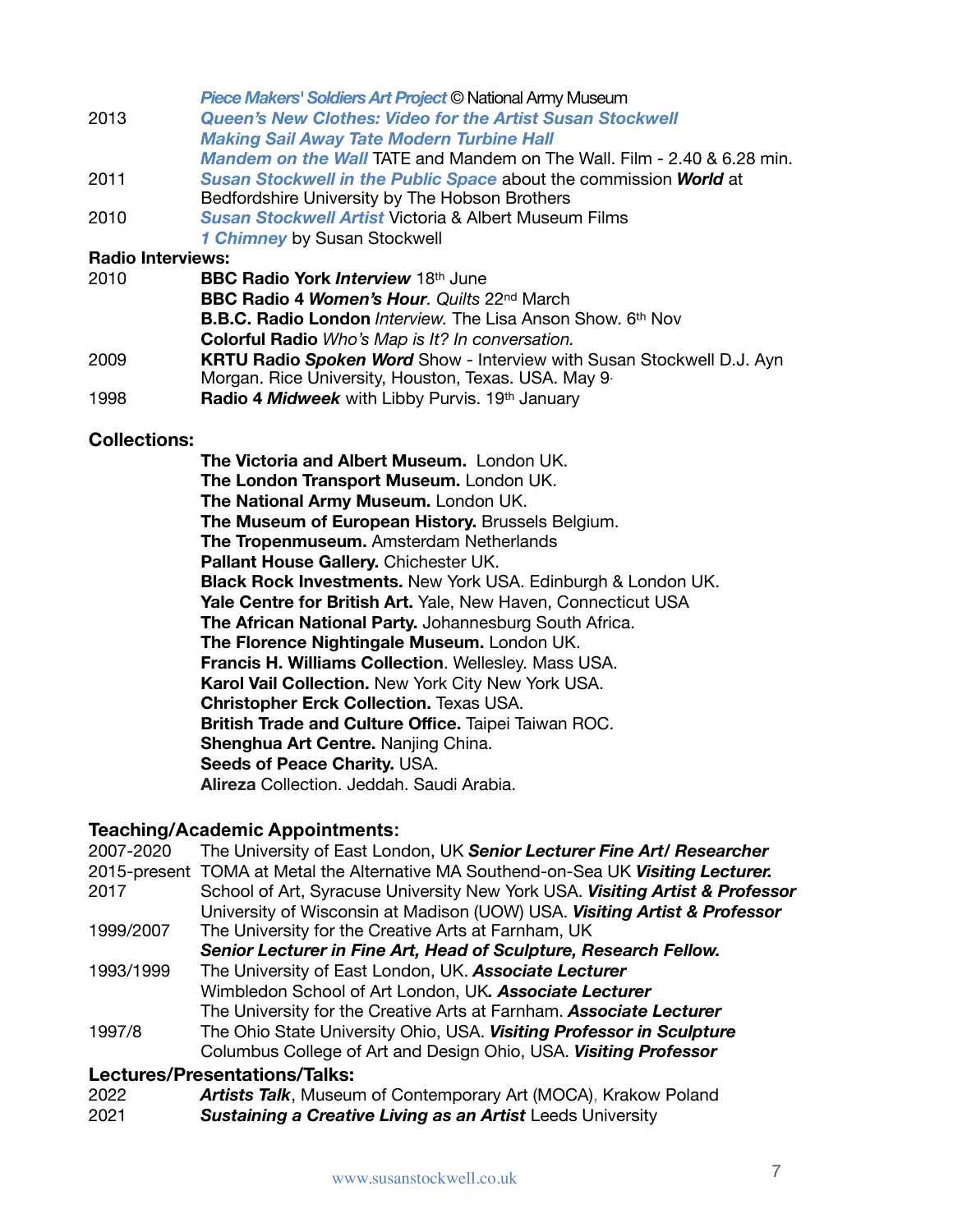|           | <b>Revealed Roots Concealed Connections.</b> Rotherham Museum                                                                               |
|-----------|---------------------------------------------------------------------------------------------------------------------------------------------|
|           | Arts & Place Darington College of Art. Darington, UK                                                                                        |
|           | Trade Winds, Process & Practice Westminster University London                                                                               |
|           | Life as an Artist: Artist in Residence Pinsent Masons London, UK                                                                            |
| 2019      | <b>Professional Practice</b> University of Bedfordshire at Luton, UK.                                                                       |
| 2018      | <b>Who are we?</b> Art migration the production of democracy, <b>TATE</b> Exchange.                                                         |
|           | The Sea is The Limit Panel Discussion York Museums Trust, York UK.                                                                          |
| 2017      | Visiting Artist & Professor School of Art, Syracuse University New York USA.                                                                |
|           | Visiting Artist & Professor University of Wisconsin at Madison (UOW) USA.                                                                   |
| 2016      | Clothes, Cloth and Culture Group with Dr Christine Checinska INIVA, London                                                                  |
|           | There's Many a Slip Curating Contemporary Art, Royal College of Art, London                                                                 |
| 2015      | Eye of The Needle: Art, Stitch, Partnership and Protest the British Library UK                                                              |
| 2014      | Life as a Contemporary Female Artist lecture for the course 'Woman's Touch:                                                                 |
|           | women artists 1600-2000' Victoria & Albert Museum (V&A) London UK.                                                                          |
| 2013      | Silver Thread of Empire Bellevue Art Museum. Seattle, Washington, USA.                                                                      |
|           | The First Cut Manchester City Art Gallery & Platt Hall, Manchester, UK.                                                                     |
| 2012      | Museums at Night, Connect 10 Wolverhampton Art Gallery, Wolverhampton,                                                                      |
| 2011      | Boundaries and Territories Late at TATE, TATE Britain, London, UK.                                                                          |
|           | The British Council Guest Sofia National Art Museum, Bulgaria.                                                                              |
| 2010      | Identity - Susan Stockwell TATE Britain, London, UK.                                                                                        |
|           | Transforming the Everyday Australia National University, Canberra Institute of                                                              |
|           | Technology & The National Art School, Sydney Australia.                                                                                     |
|           | Visiting Artist, The Art League of New York, Essex Street Market, New York City                                                             |
| 2007-9    | Conversation Pieces: Transforming the Everyday TATE Britain, London UK.                                                                     |
|           | <b>Vulnerable Ecologies</b> Houston Community College, Houston, Texas, USA.                                                                 |
|           | All Stitched-Up Florence Nightingale Museum, St Thomas' Hospital London UK.                                                                 |
|           | Creative Case for Diversity Arts Council of England, Huddersfield, UK.                                                                      |
|           | Material Cultures Taiwan National Taiwan University of the Arts (NTUA), Taipei,                                                             |
| 2000-6    | B-side Ecology Hong's Foundation for Education and Culture, Taipei, Taiwan.<br>Rochester Institute of Technology. Rochester, New York, USA. |
|           | Chelsea School of Art and Design. Train Series, London, UK.                                                                                 |
|           | Victoria and Albert Museum, London UK.                                                                                                      |
|           | Royal College of Art (RCA), London UK.                                                                                                      |
|           | Ringling School of Art and Design, Sarasota Florida, USA                                                                                    |
| 1990-2000 | Visiting Artist Talk Royal College of Art (RCA), London UK.                                                                                 |
|           | Visiting Artist Talk Manchester Metropolitan University, Manchester UK.                                                                     |
|           | Visiting Artist Talk Staffordshire University Stoke-on-Trent, UK.                                                                           |
|           | Visiting Artist Talk Nottingham University UK.                                                                                              |
|           |                                                                                                                                             |

### **Doctorate Supervisor:**

- 2017-20 Ali Drake, University of East London, UK
- 2015-18 Ching Yi Lin, University of East London, UK
- 2016 Veronica Shimanovskaya, University of East London, UK

### **Doctorate Examiner:**

- 2019 Anna Fairchild, University of East London, UK
- 2018 Ching Yi Lin, University of East London, UK
- 2017 Susie Morris, University of East London, UK
- 2015 Nerys Mathias, University of East London, UK
- 2014 Paul Lewis, University of East London, UK